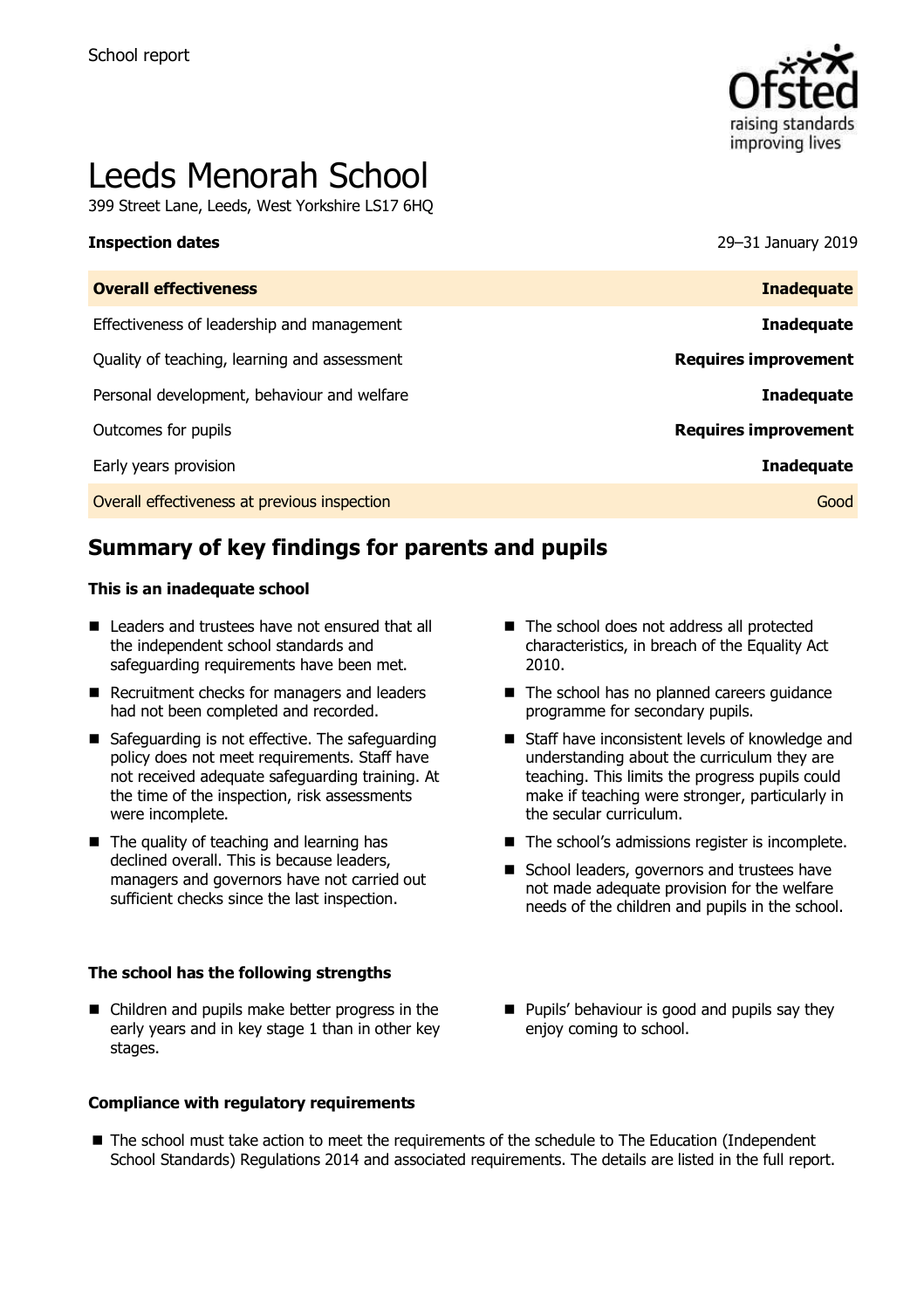

# **Full report**

#### **What does the school need to do to improve further?**

- Take effective and urgent action to safeguard pupils' welfare by:
	- ensuring that all staff complete missed safeguarding training so that they fully understand the requirements of Keeping Children Safe in Education 2018 and the 'Prevent' duty (training in protecting children from radicalisation)
	- putting in place a medical room which meets the requirements of the independent school standards
	- making sure that all aspects of the early years safeguarding and welfare requirements are met by improving the quality of safeguarding practice across the school
	- updating the school's safeguarding policy so that it reflects the requirements of the latest government guidance
	- making sure that the school's admissions register is completed by ensuring that pupils' destinations are recorded when they leave school
	- making sure that leaders and those involved in recruitment have completed training on how to thoroughly vet and check the suitability of new staff to work with children
	- carrying out the required checks on whether leaders and managers have been barred under section 128 of the 2008 Education and Skills Act
	- ensuring that a risk assessment policy is in place which is followed by all staff when completing risk assessments for school trips.
- $\blacksquare$  As a matter of urgency, improve the quality of leadership and management requirements by:
	- ensuring that pupils are taught to have a clear understanding of all aspects of the protected characteristics as defined by part 3 of the Equality Act 2010
	- closely monitoring the quality of teaching and learning to ensure that staff plan learning effectively and have a clear knowledge of the subject that they are teaching
	- increase the role the trustee plays in holding other senior leaders to account and developing a vision for the school.
- Improve the quality of teaching and learning and outcomes for pupils by:
	- improving the subject knowledge of some staff so that science and English can be taught more effectively
	- ensuring that staff set work for older pupils that challenges most-able pupils to make the progress they are capable of, particularly in English and science
	- further developing and refining the system for assessing pupils' progress so that pupils' progress across the school can be more accurately measured
	- increasing staff expectations of the quantity of work that older pupils produce.
- The proprietor must ensure that all of the independent school standards are met, as set out in the annex to this report.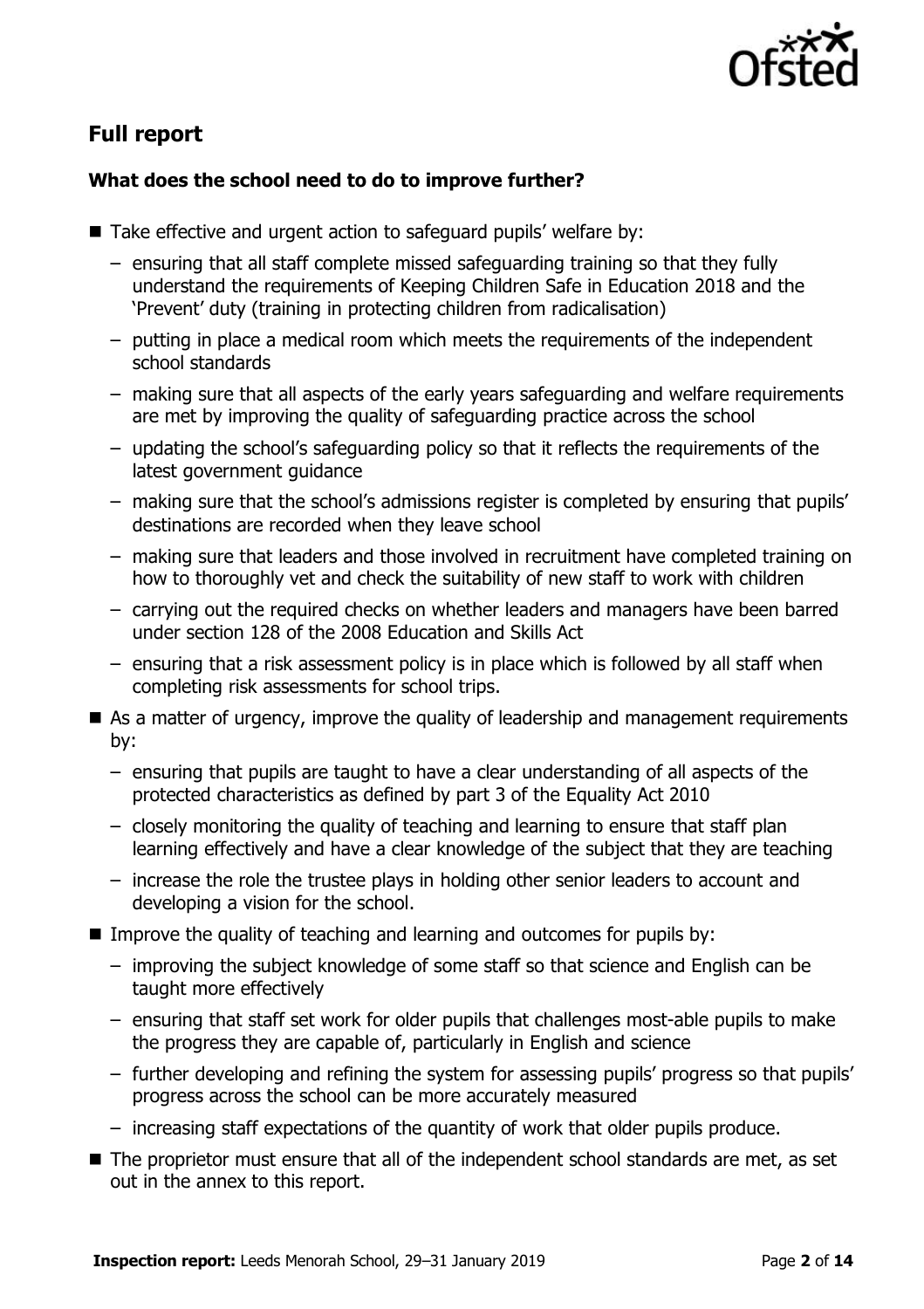

# **Inspection judgements**

#### **Effectiveness of leadership and management Inadequate**

- The leadership is inadequate because leaders have not ensured that standards have been maintained since the last full inspection. As a result, the quality of teaching is poor in places and safeguarding is ineffective.
- Senior leaders do not have a clear vision for moving the school forward and have not developed a system to evaluate the school's performance against external measures. The school has no overall plan for improvement in place.
- Senior leaders lack knowledge and understanding of the importance of carrying out checks to ensure that standards are met. A further issue was leaders' understanding of the urgency required to put things right. For example, at the time of the inspection, the school did not have a medical room which met the requirements of the independent school standards. Leaders were aware of the need for a medical room to be in place but had not ensured that a suitable space was identified and resourced.
- Similarly, the admissions register was incomplete as the destinations of pupils who had left recently were not recorded.
- The headteacher carries out some monitoring of the quality of teaching and learning and is knowledgeable about where the quality of teaching and pupils' learning are the strongest. Despite this, no action has been taken to improve teaching in areas where it is weakest, and pupils' progress is slower than it should be.
- The school is registered for pupils in key stage 3 and key stage 4. However, currently, only a small group of pupils are in key stage 3. School leaders have not put in place provision for careers advice and education for this group of pupils. Leaders are now aware of the need to do so but no formal plans are in place to meet this standard.
- The school teaches both a secular and a Kodesh curriculum. Pupils are taught the Kodesh curriculum in the morning and the secular curriculum in the afternoon. Although leaders have ensured that all required elements of the independent school curriculum are covered, the amount of time available for developing secular subjects is reduced, particularly in the winter, when Friday afternoon lessons are reduced in length. This, at times, impacts on the quality of learning in the secular curriculum, particularly lower down the school.
- Overall, the curriculum enables pupils to experience some aspects of what is required for the effective preparation for life in modern Britain. For example, through discussions within the classroom in Kodesh classes and through studying projects on democracy, pupils learn how the democratic process works in modern Britain. However, pupils do not currently have sufficient opportunity to learn about public institutions and services. For example, pupils do not visit the library or the local council chambers. Senior leaders are aware of the need to ensure that pupils have more opportunity to engage with these services but activities have not been planned.
- Staff say they enjoy working at the school. They say that leaders show kind and caring attitudes towards their needs and ensure a work-life balance.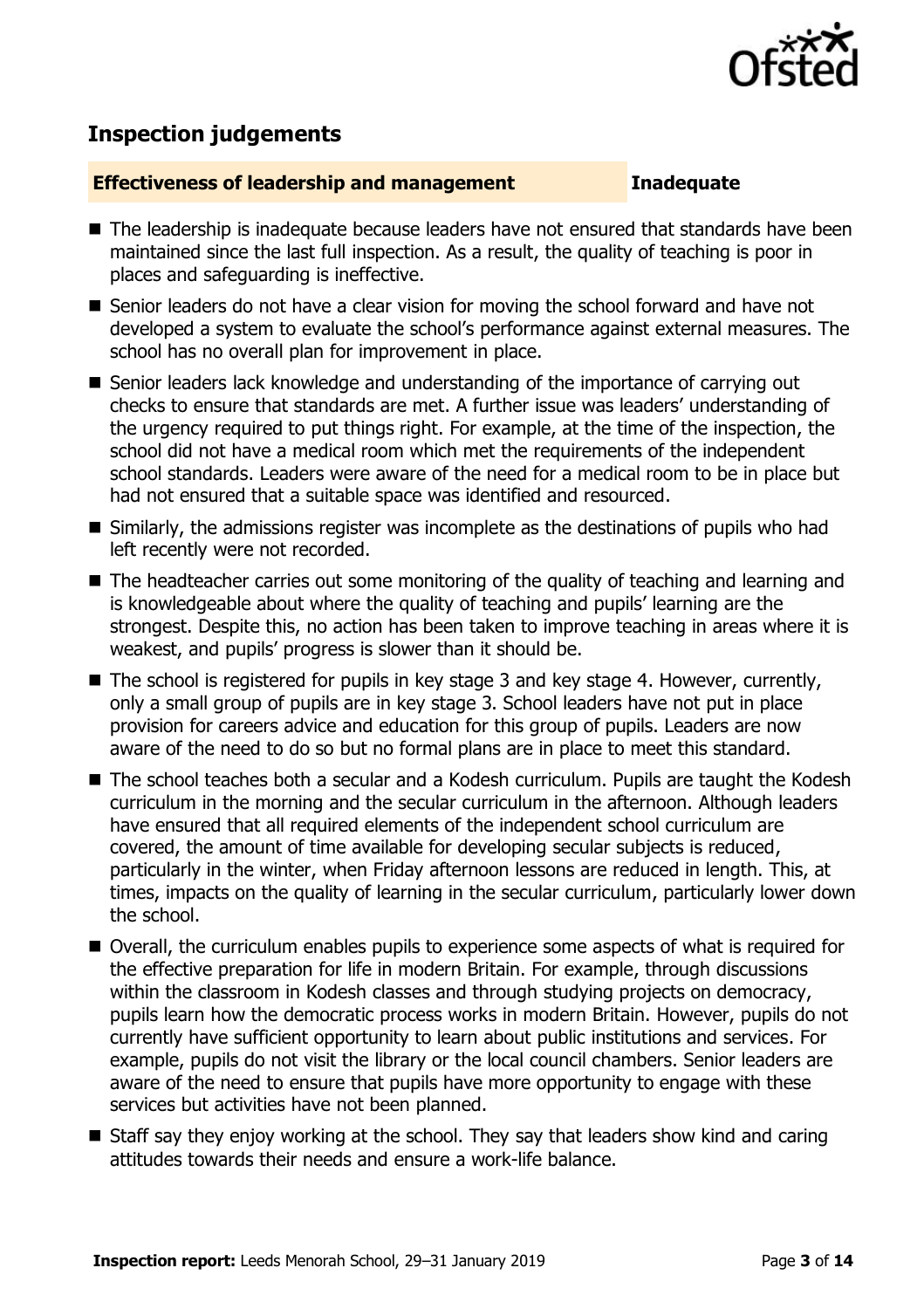

■ Parents and carers who responded to Ofsted's online questionnaire, Parent View, were all highly positive about the school. All were of the view that the school ensured that their children were safe and received a good education.

#### **Governance**

- The school does not have a board of governors. The school has one trustee, who is also the proprietor. This model reduces the capacity of governance to hold leaders to account.
- The trustee visits the school frequently and is responsible for several areas of the independent school standards, including areas where there are unmet standards. However, he does not hold the headteacher or deputy headteacher to account effectively for pupils' progress or the quality of teaching and learning.
- School leaders, including the trustee, have not ensured that all aspects of the independent school standards which refer to the protected characteristics have been met. For example, school leaders feel they are unable to discuss transgender issues and homosexuality with pupils for religious reasons. Leaders and the trustee are determined to make radical improvement to the school in order to ensure that all standards are met. Before the end of the inspection, key staff had been allocated roles and responsibilities designed to bring about improvement as soon as possible.

#### **Safeguarding**

- The arrangements for safeguarding are not effective.
- Over time, leaders have not ensured that staff understand safeguarding legislation. For example, the designated safeguarding leader (DSL) for the school had not carried out any of their required update training for the past three years until their very recent attendance at refresher training.
- Staff had also not, until very recently, received relevant safeguarding training. This threeyear gap in their training meant they had little understanding of current legislation or documentation from this period. At the time of the inspection, staff had just received some safeguarding training delivered by the DSL after his recent attendance at refresher training. This training focused on recent developments in safeguarding but did not properly address the other important changes in safeguarding practice that have been introduced in the past. The gaps in understanding of both staff and leaders have contributed directly to the lack of effectiveness of safeguarding and limited the school's ability to keep children safe.
- Leaders and staff have not undertaken safer recruitment training. As a result, the quality of recruitment practices and evidence in staff files did not consistently meet requirements. For example, references were not in place in some files. This has placed pupils at risk.
- The safeguarding policy is available to parents through an email link sent when pupils start school. However, during this inspection, the policy was found to be out of date and did not make mention of current legislation. The DSL reworked the policy so that, by the end of the inspection, it was closer to current requirements but still required further amendments.
- The single central register was incomplete at the start of the inspection. Checks on whether leaders and managers had been barred from leading and managing schools had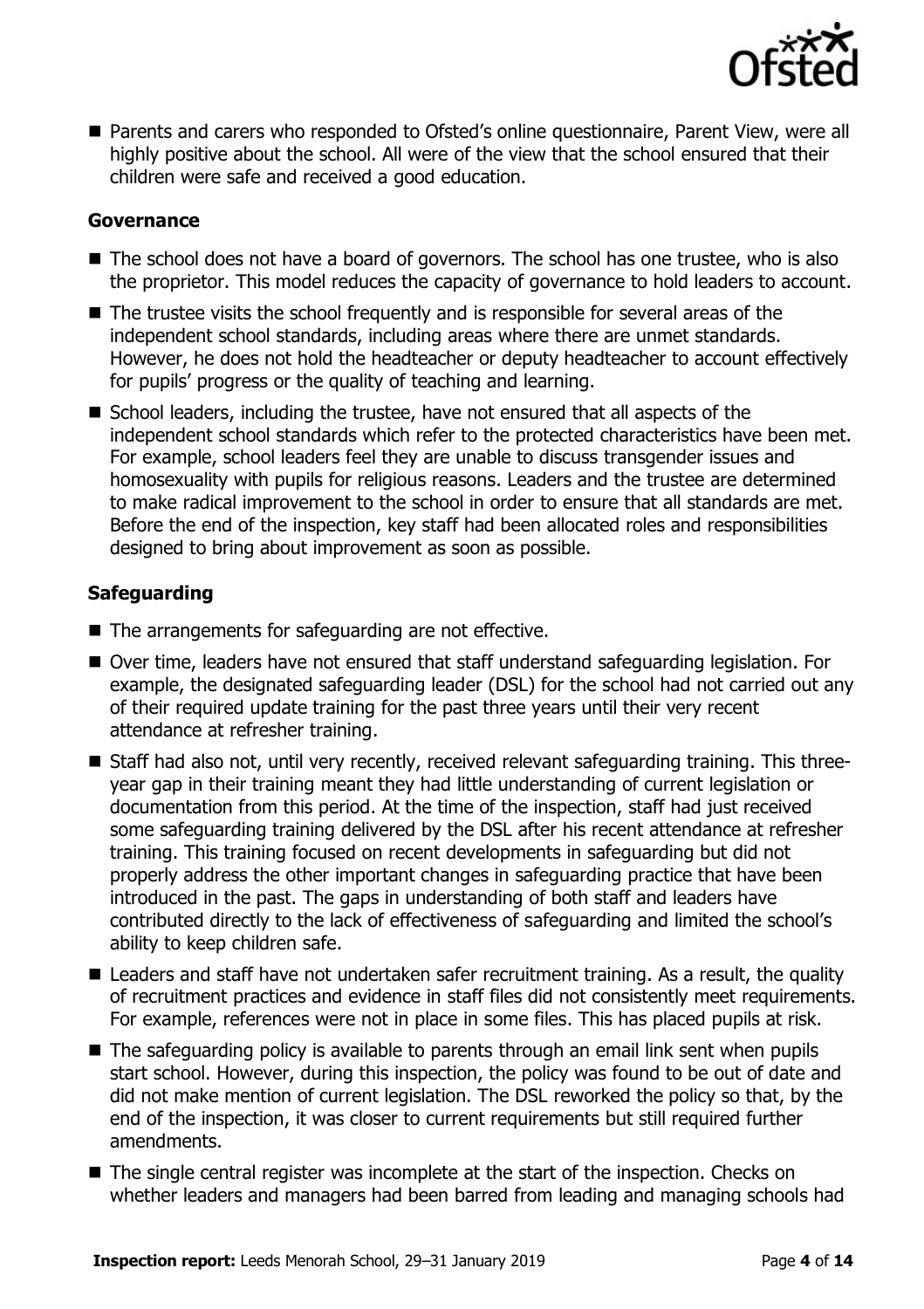

not been carried out. Despite efforts made by the school during inspection, the register remained incomplete at the end of the inspection.

- Risk assessments completed by staff for school trips were incomplete. Many did not assess specific risks and often relied too heavily on generic risk assessments provided by the settings visited.
- The safeguarding and welfare requirements in the early years are not met because this stage was covered by the inadequate safeguarding practices and policies for the whole of the school.

#### **Quality of teaching, learning and assessment Fig. 2.1 Requires improvement**

- Teaching and learning are inconsistent across the school. Staff do not always use the time available effectively and planned learning does not always match pupils' needs. This is reflected in the inconsistent progress seen in pupils' books.
- Leaders do not acknowledge the existence of all protected characteristics and do not teach pupils to respect people of all protected characteristics protected by the Equality Act 2010. Leaders consider that this goes against their religious beliefs. In particular, the school does not recognise gender reassignment or those who identify as nonheterosexual. This is a breach of the Equality Act 2010 and discriminates against pupils who may themselves be homosexual.
- Pupils overall make stronger progress in mathematics than in English and science. This is because teaching in mathematics is more clearly focused on meeting the needs of pupils. For example, pupils in key stages 2 and 3 were observed working on individual programmes in mathematics which challenged the most able well.
- Progress in English and science is weaker than in mathematics, particularly for older pupils. This is because staff subject knowledge is less secure and work set reflects this. Pupils in key stage 1 develop a love of reading and enjoy reading a variety of different books. Reading is developed effectively further up the school, although pupils are not always offered a wide enough range of books. For example, there were few modern non-Jewish texts available for pupils to read and enjoy.
- The Kodesh curriculum is taught in the morning and pupils spoken to said that they enjoy learning Hebrew in this way. Observations of pupils working on the Hebrew alphabet in key stage 1 showed the strong progress made in moving from individual letters to introducing vowel sounds.
- Teachers of both the Kodesh and secular curriculum are kind and caring. Pupils respond well to their gentle, positive approach and demonstrate good attitudes to learning.

#### **Personal development, behaviour and welfare <b>Inadequate**

#### **Personal development and welfare**

■ The school's work to promote pupils' personal development and welfare is inadequate.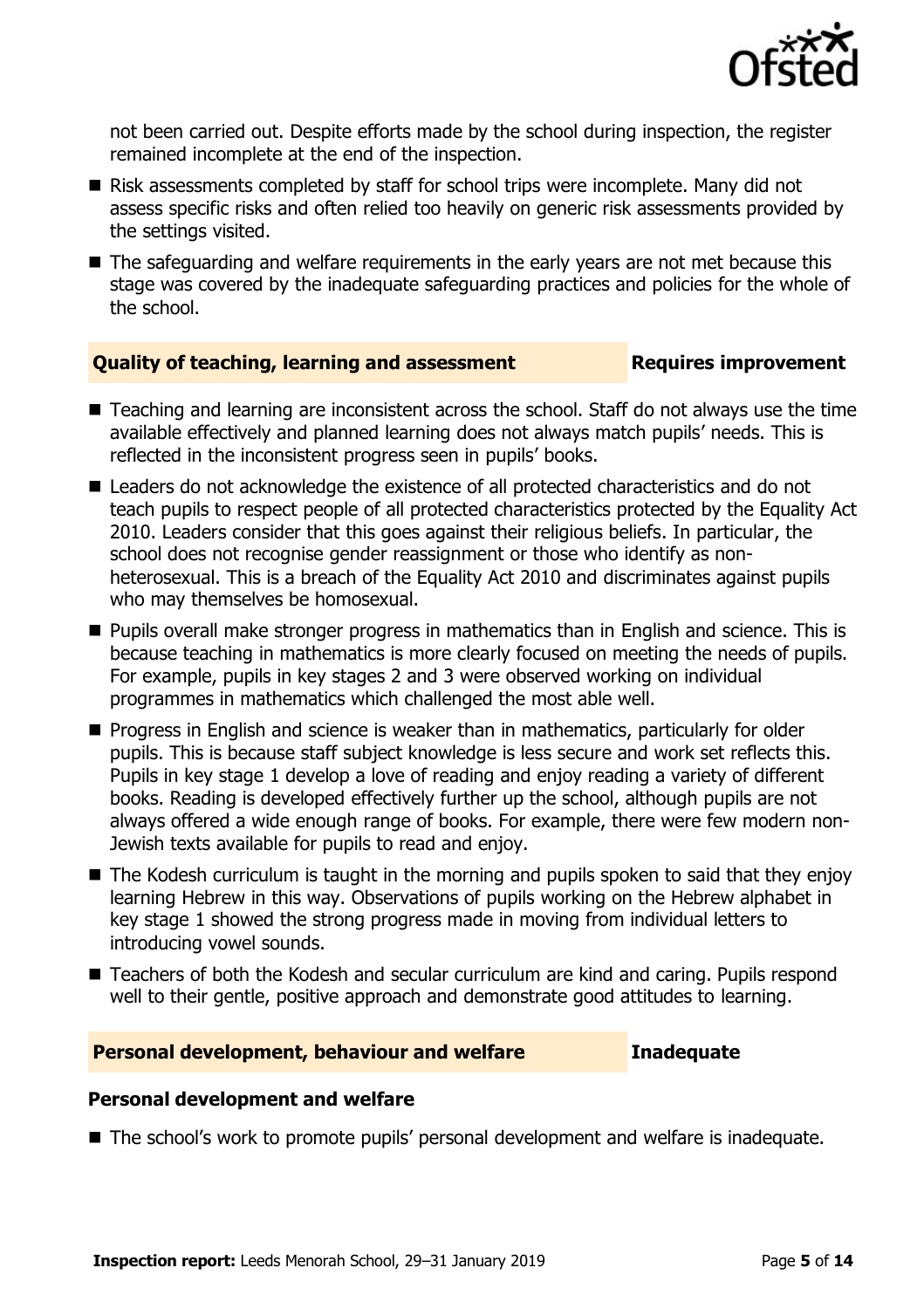

- School leaders have not ensured that safeguarding requirements have been met. As a result, leaders have not always ensured that pupils' welfare needs have been taken fully into consideration.
- During the inspection, many pupils readily spoke to the inspector, demonstrating confident and happy attitudes. All said they enjoyed coming to school and, in particular, enjoyed learning. Pupils spoken to showed mature attitudes to others in society and were keen to point out that the Torah promoted respect for all.
- Pupils also commented that, on occasions, bullying behaviour can happen and that it is wrong. They were clear about what to do if it should ever happen to them. Other pupils said that there is no bullying in school because pupils 'care about each other'.
- This mature and positive attitude demonstrates clearly that pupils' self-esteem and selfworth are well supported in school.

#### **Behaviour**

- The behaviour of pupils is good.
- Pupils show good attitudes to learning. They are very keen to begin school each morning, arriving with fresh-faced enthusiasm to start learning. The positive and helpful attitudes they show towards each other and to visitors also reflect positive behaviour.
- Pupils move around the school calmly. They line up after break with little fuss and are keen to get back into school to learn. Lessons are calm, and pupils rarely disturb others' learning. Younger pupils are equally calm and learn how to behave by the good example given by older pupils.
- Pupils' attendance overall is in line with that of other primary schools nationally. Absence levels are low.

#### **Outcomes for pupils Requires improvement**

- Pupils make inconsistent progress from their starting points. This is because staff do not always have high enough expectations of what pupils can achieve in the time available.
- Pupils complete examples of national tests but not at the same time as other pupils nationally. Tests are marked by staff but results are not reviewed alongside others nationally in key stage 1 and key stage 2. This lack of national age-related comparisons for older pupils means that staff are not always aware that some pupils are behind others of a similar age and are unaware of gaps in their knowledge. As a result, standards in the books of older pupils are lower than could be expected for pupils of their age. Pupils in key stage 1 make stronger progress overall than other pupils further up the school. This is because work is more carefully planned around their individual needs.
- Currently, there is only a small number of pupils in key stage 3. As they do not receive careers guidance and the progress that they make is not as good as it should be, they are not well prepared for a move to the next phase in their education.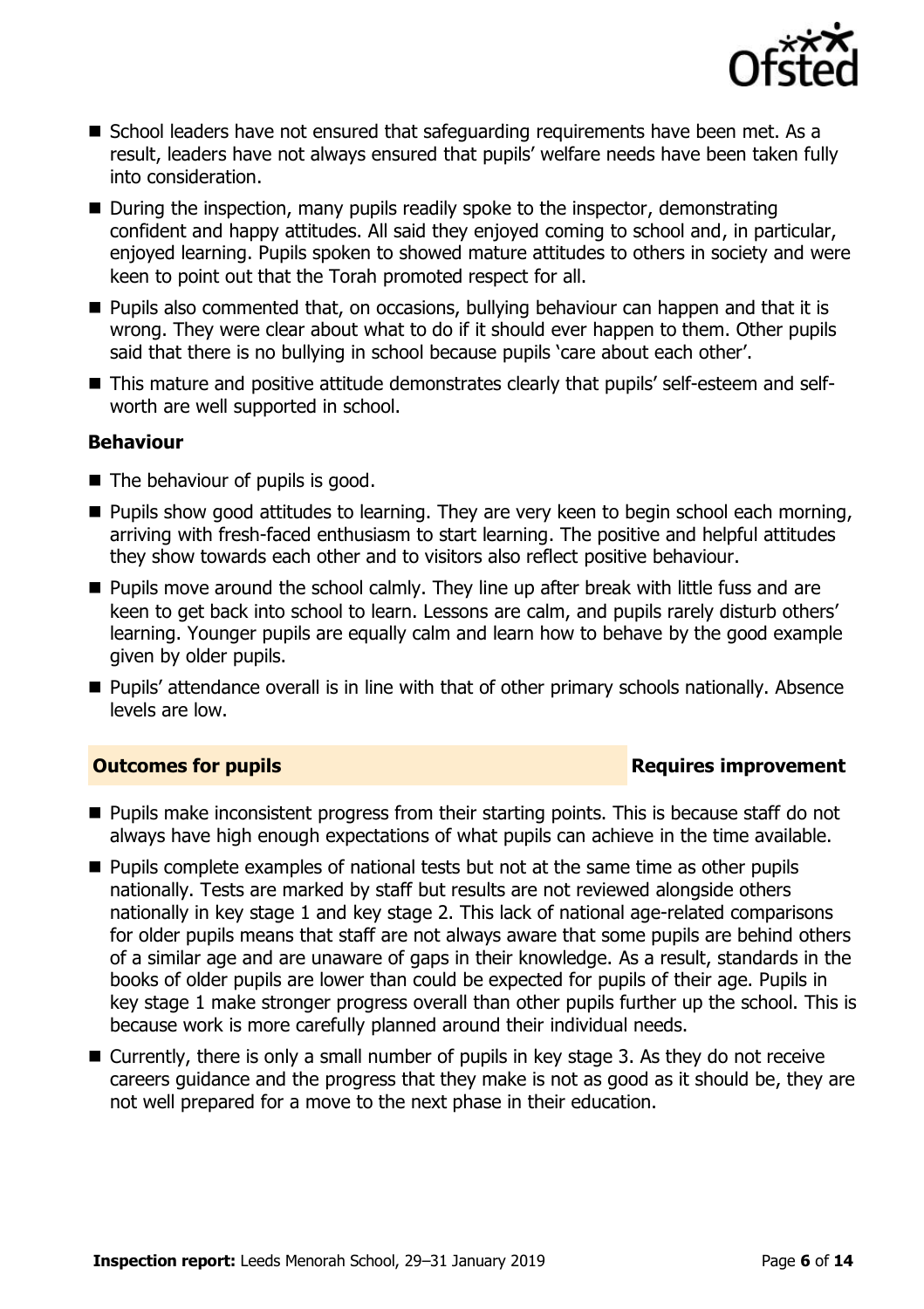

#### **Early years provision Inadequate**

- The early years provision is inadequate because safequarding procedures are not secure within the school. Some aspects of children's welfare specific to the early years, for example the ratios of staff to children, are compliant in the Nursery and Reception.
- Children in Nursery and Reception, observed during the inspection, related well to all adults. They settle quickly into the caring and nurturing environment of the early years, separating from their parents calmly each morning without a second thought.
- Children follow the Kodesh curriculum in the Nursery in the mornings alongside Reception children. Opportunities to learn are well organised. For example, children were sorting feathers and beads to illustrate the importance of separating milk from meat.
- Children in the Reception class learn the letters in the Hebrew alphabet through a phonics approach. They also learn English phonics in the afternoons, when they learn through the secular early years curriculum. The early years lead is aware of the pressure to complete the requirements of the early years areas for learning in the time available and is working with the early years staff to identify areas where the Kodesh and early years curriculum overlap.
- Despite the tightness of time available to teach the secular curriculum, last year, nearly all children achieved the early learning goals at the end of their Reception Year. This ensures that they make a smooth transition to Year 1.
- Staff record the progress children make on small notes in the classroom which are then transferred to pupils' files. The early years lead has a strong understanding of the early years requirements and has already delivered training to staff. As a result, the quality of assessment and recording by staff is effective.
- The leadership and management of the children's learning and development are good. Senior leaders work closely with staff to ensure that children get off to a strong start. Parents spoken to support the work of staff and feel the quality of teaching and learning and children's outcomes are very good.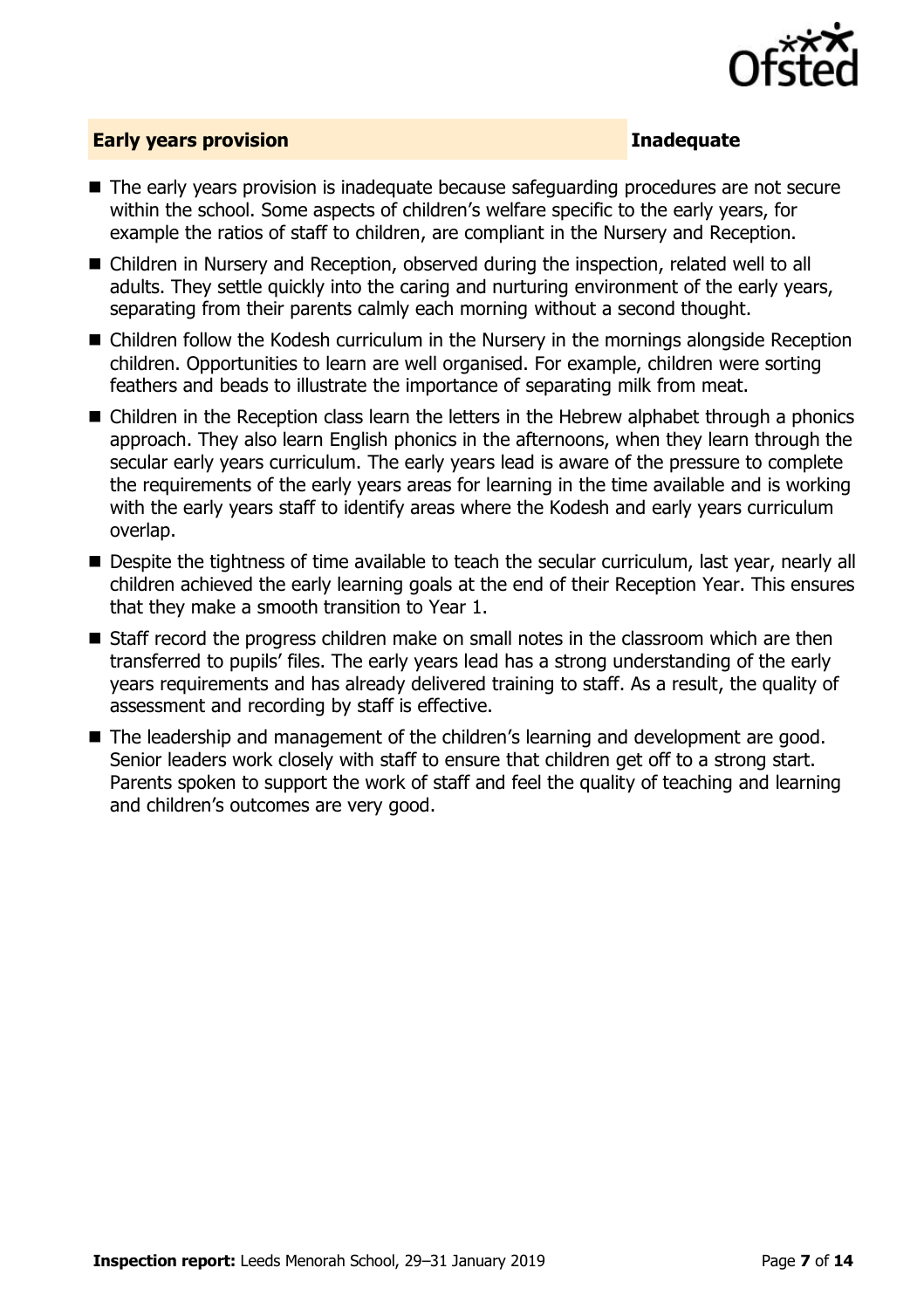

# **School details**

| Unique reference number  | 108110   |
|--------------------------|----------|
| DfE registration number  | 383/6099 |
| <b>Inspection number</b> | 10061237 |

This inspection was carried out under section 109(1) and (2) of the Education and Skills Act 2008, the purpose of which is to advise the Secretary of State for Education about the school's suitability for continued registration as an independent school.

| Type of school                      | Other independent school           |
|-------------------------------------|------------------------------------|
| School category                     | Independent school                 |
| Age range of pupils                 | 3 to 16                            |
| Gender of pupils                    | Mixed                              |
| Number of pupils on the school roll | 31                                 |
| Number of part-time pupils          | $\overline{7}$                     |
| Proprietor                          | Rabbi Refson                       |
| <b>Chair of Trustees</b>            | Rabbi Refson                       |
| Headteacher                         | E Refson                           |
| Annual fees (day pupils)            | £2,000 or donations                |
| Telephone number                    | 01132 697 709                      |
| Website                             | The school does not have a website |
| <b>Email address</b>                | jrefson@gmail.com                  |
| Date of previous inspection         | 19-21 July 2016                    |

#### **Information about this school**

- The school was last inspected in July 2016.
- Since the last inspection, an early years coordinator has been appointed.
- The school does not use any alternative provision.
- The school has a Jewish ethos and teaches the Kodesh curriculum in the morning and a secular curriculum in the afternoon.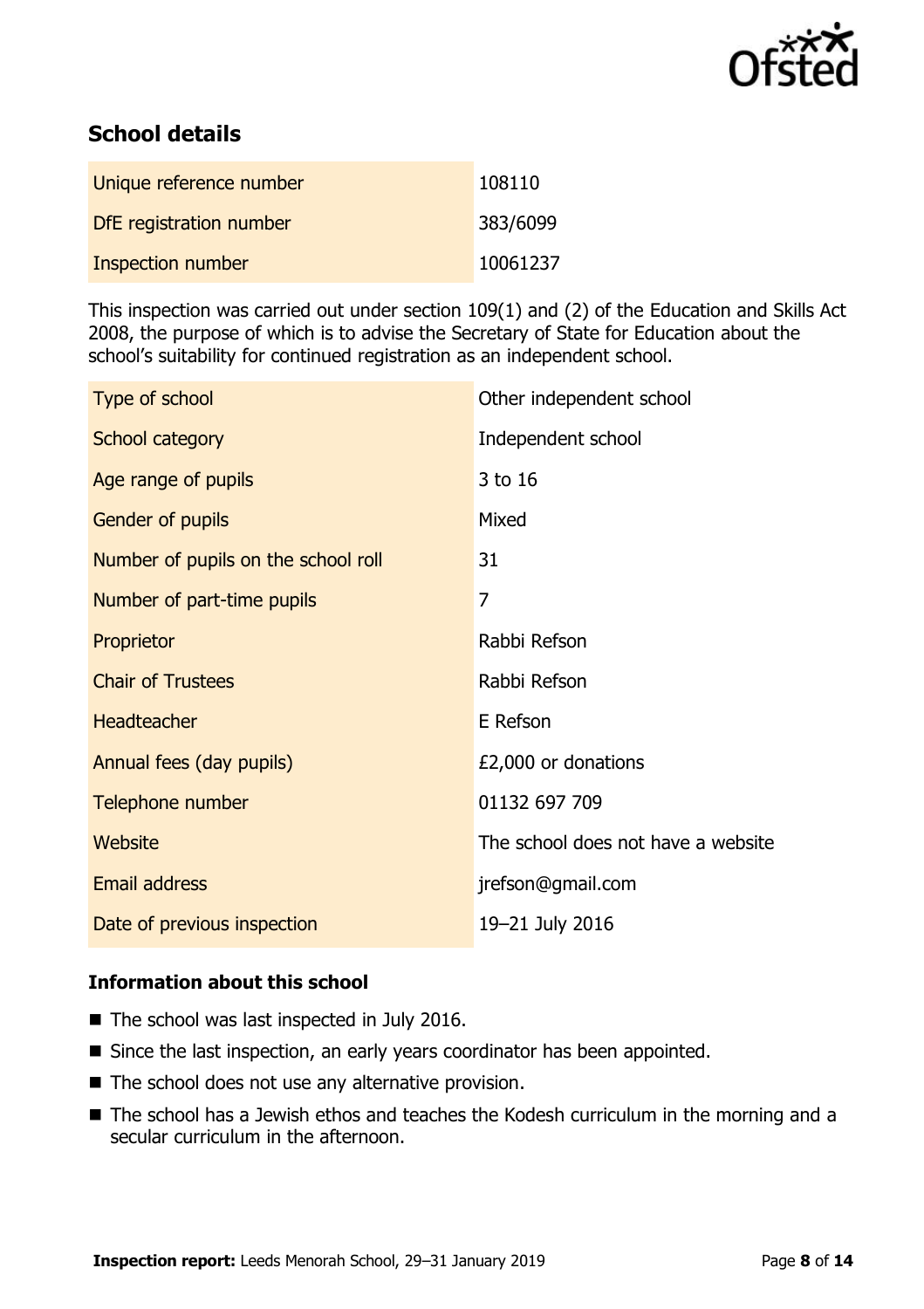

- The school teaches pupils in two groups for some of the secular curriculum. Pupils and children in the Reception Year, Year 1 and Year 2 are taught together. Pupils in Years 3, 4, 5, 6 and 7 are also taught together for some subjects.
- The school has been established for over 40 years with the same proprietor and headteacher.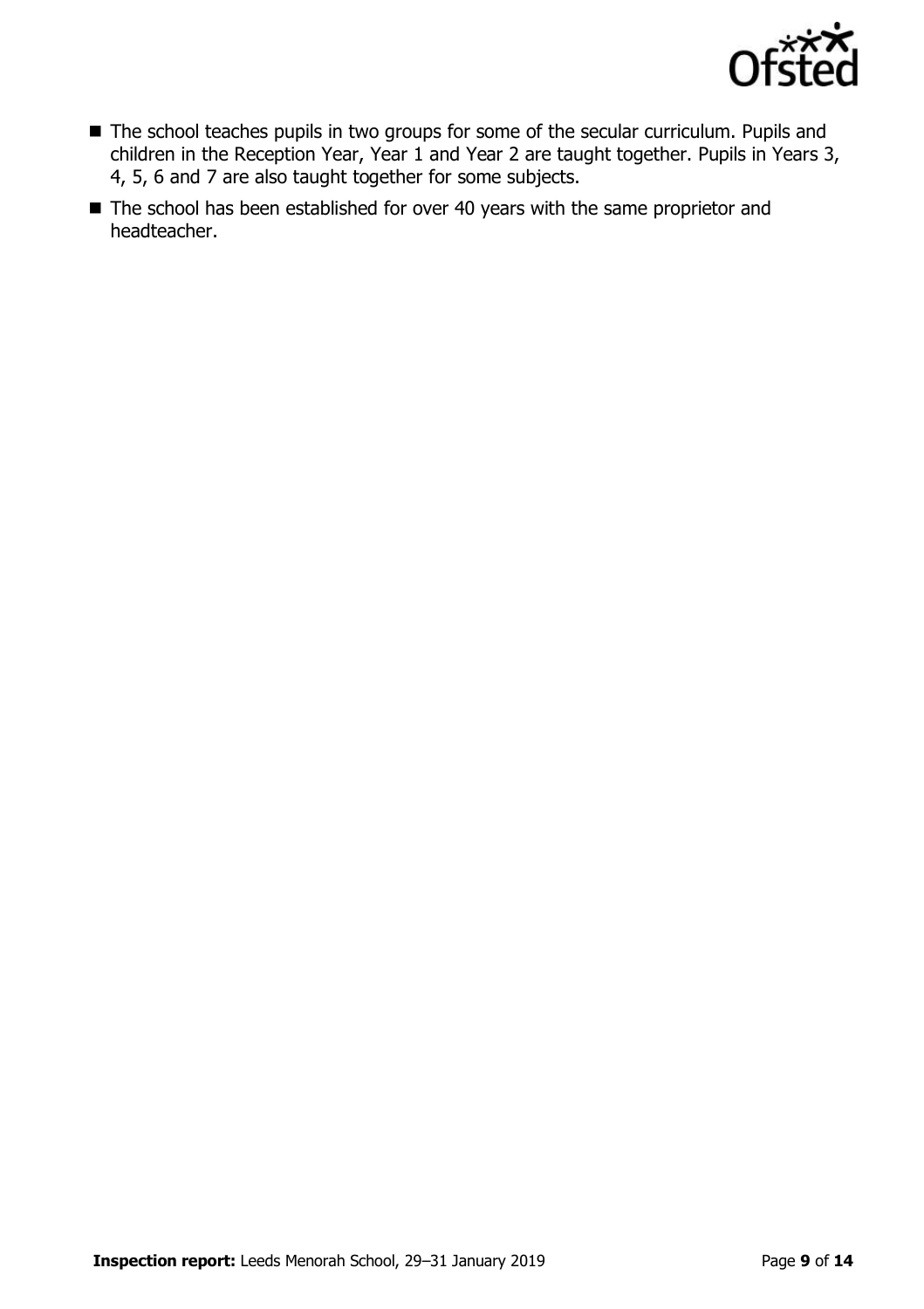

# **Information about this inspection**

- The inspector carried out a range of activities, including a tour of the school building to check the school's compliance with the independent school standards, observing in lessons and looking at pupils' books.
- Meetings and discussions were held with members of the leadership team, members of staff, the chair of trustees and a group of pupils.
- The inspector carried out an analysis of all documents required for the school to meet the independent school standards. These included the school's curriculum policy, safeguarding documentation, health and safety documents and the school's complaints policy.
- The inspectors also took into account the feedback given by more than 24 parents who completed Ofsted's online questionnaire, Parent View.

#### **Inspection team**

Marian Thomas, lead inspector **Her Majesty's Inspector**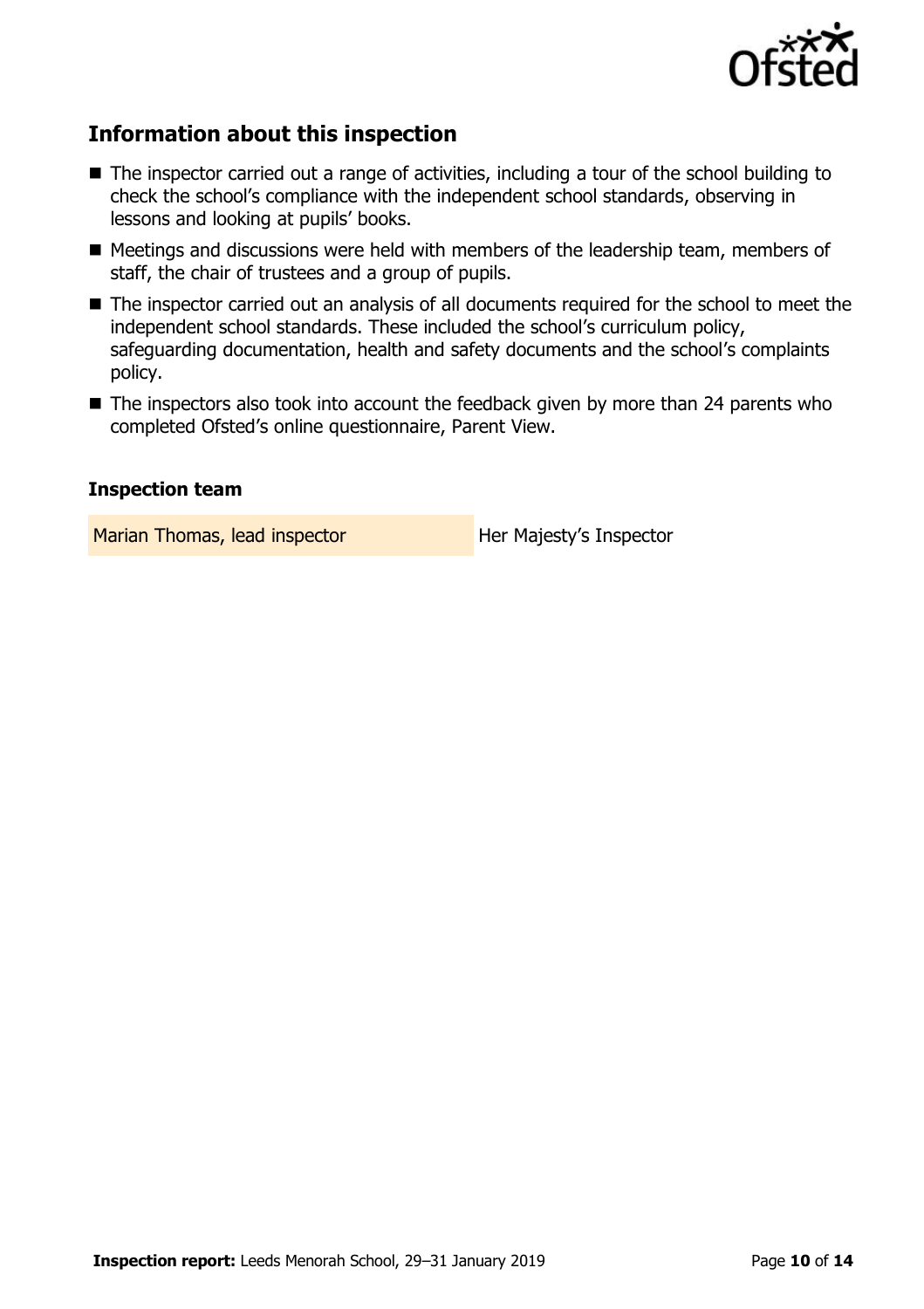

# **Annex. Compliance with regulatory requirements**

### **The school must meet the following independent school standards**

#### **Part 1. Quality of education provided**

- $\blacksquare$  2(2) For the purposes of paragraph (2)(1)(a), the matters are-
- 2(2)(d) personal, social, health and economic education which-
- 2(2)(d)(ii) encourages respect for other people, paying particular regard to the protected characteristics set out in the 2010 Act[9];
- 2(2)(e) for pupils receiving secondary education, access to accurate, up-to-date careers guidance that-
- 2(2)(e)(i) is presented in an impartial manner;
- 2(2)(e)(ii) enables them to make informed choices about a broad range of career options; and
- 2(2)(e)(iii) helps to encourage them to fulfil their potential.
- 3 The standard in this paragraph is met if the proprietor ensures that the teaching at the school-
- 3(c) involves well-planned lessons and effective teaching methods, activities and management of class time;
- 3(d) shows a good understanding of the aptitudes, needs and prior attainments of the pupils, and ensures that these are taken into account in the planning of lessons;
- 3(e) demonstrates good knowledge and understanding of the subject matter being taught;
- 3(j) does not discriminate against pupils contrary to Part 6 of the 2010 Act[10].

#### **Part 2. Spiritual, moral, social and cultural development of pupils**

- 5 The standard about the spiritual, moral, social and cultural development of pupils at the school is met if the proprietor-
- 5(b) ensures that principles are actively promoted which-
- 5(b)(iv) enable pupils to acquire a broad general knowledge of and respect for public institutions and services in England;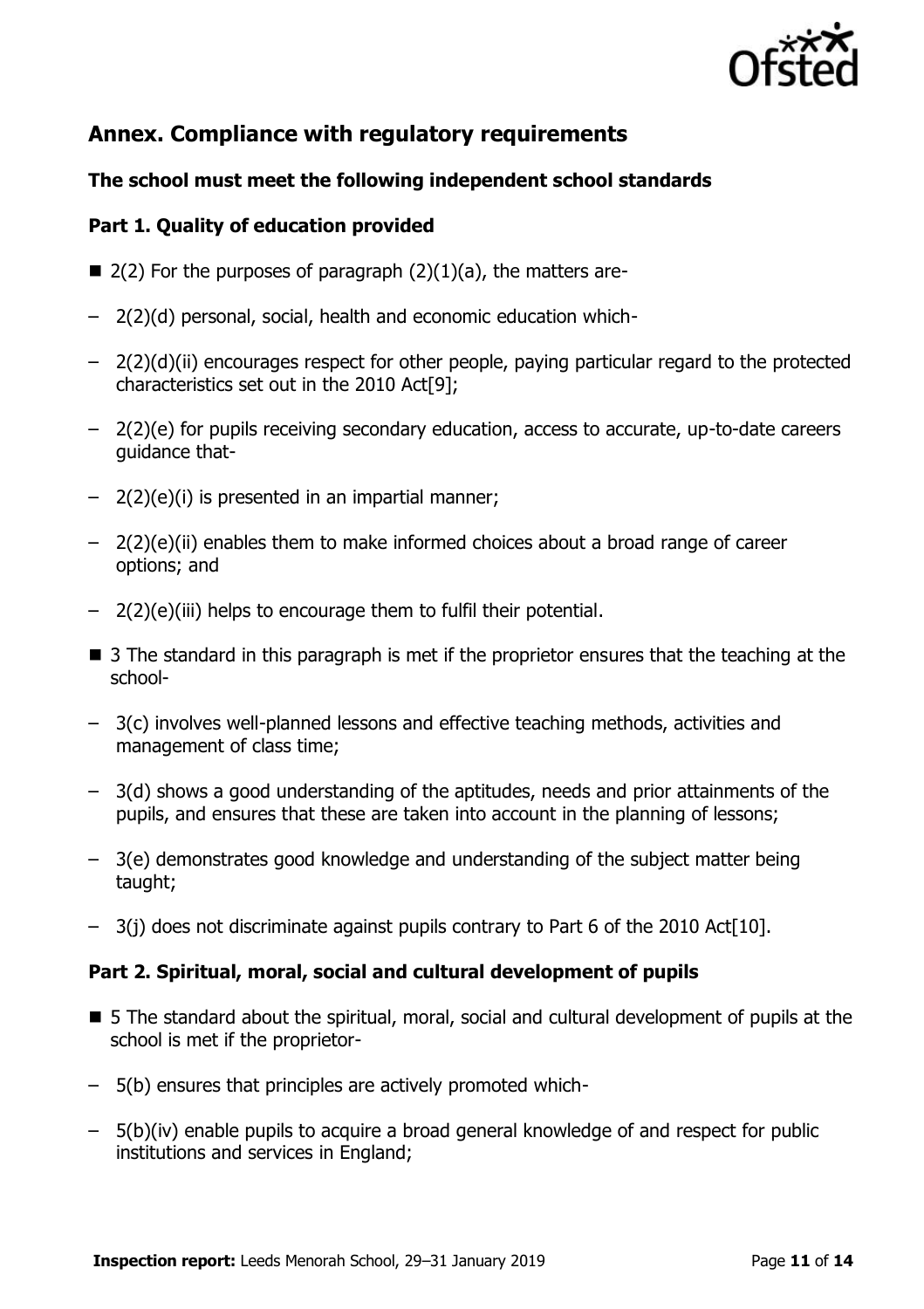

– 5(b)(vi) encourage respect for other people, paying particular regard to the protected characteristics set out in the 2010 Act.

### **Part 3. Welfare, health and safety of pupils**

- 7 The standard in this paragraph is met if the proprietor ensures that-
- 7(a) arrangements are made to safeguard and promote the welfare of pupils at the school; and
- 7(b) such arrangements have regard to any guidance issued by the Secretary of State.
- 15 The standard in this paragraph is met if the proprietor ensures that an admissions and attendance register is maintained in accordance with the Education (Pupil Registration) (England) Regulations 2006[13].
- 16 The standard in this paragraph is met if the proprietor ensures that-
- 16(a) the welfare of pupils at the school is safeguarded and promoted by the drawing up and effective implementation of a written risk assessment policy; and
- 16(b) appropriate action is taken to reduce risks that are identified.

### **Part 4. Suitability of staff, supply staff and proprietors**

- $\blacksquare$  18(2) The standard in this paragraph is met if-
- 18 (2) (b) no such person carries out work, or intends to carry out work, at the school in contravention of a prohibition order, an interim prohibition order, or any direction made under section 128 of the 2008 Act or section 142 of the 2002 Act, or any disqualification, prohibition or restriction which takes effect as if contained in either such direction;
- 21 (3) the information in this sub-paragraph
- 21(3)(a) in relation to each member of staff ('S') appointed on or after 1 May 2007, whether-
- 21(3)(a)(iii) a check was made to establish whether S is subject to any direction made under section 128 of the 2008 Act or section 142 of the 2002 Act or any disqualification, prohibition or restriction which takes effect as if contained in such a direction.

### **Part 5. Premises of and accommodation at schools**

- $\blacksquare$  24(1) The standard in this paragraph is met if the proprietor ensures that suitable accommodation is provided in order to cater for the medical and therapy needs of pupils, including-
- $-$  24(1)(a) accommodation for the medical examination and treatment of pupils;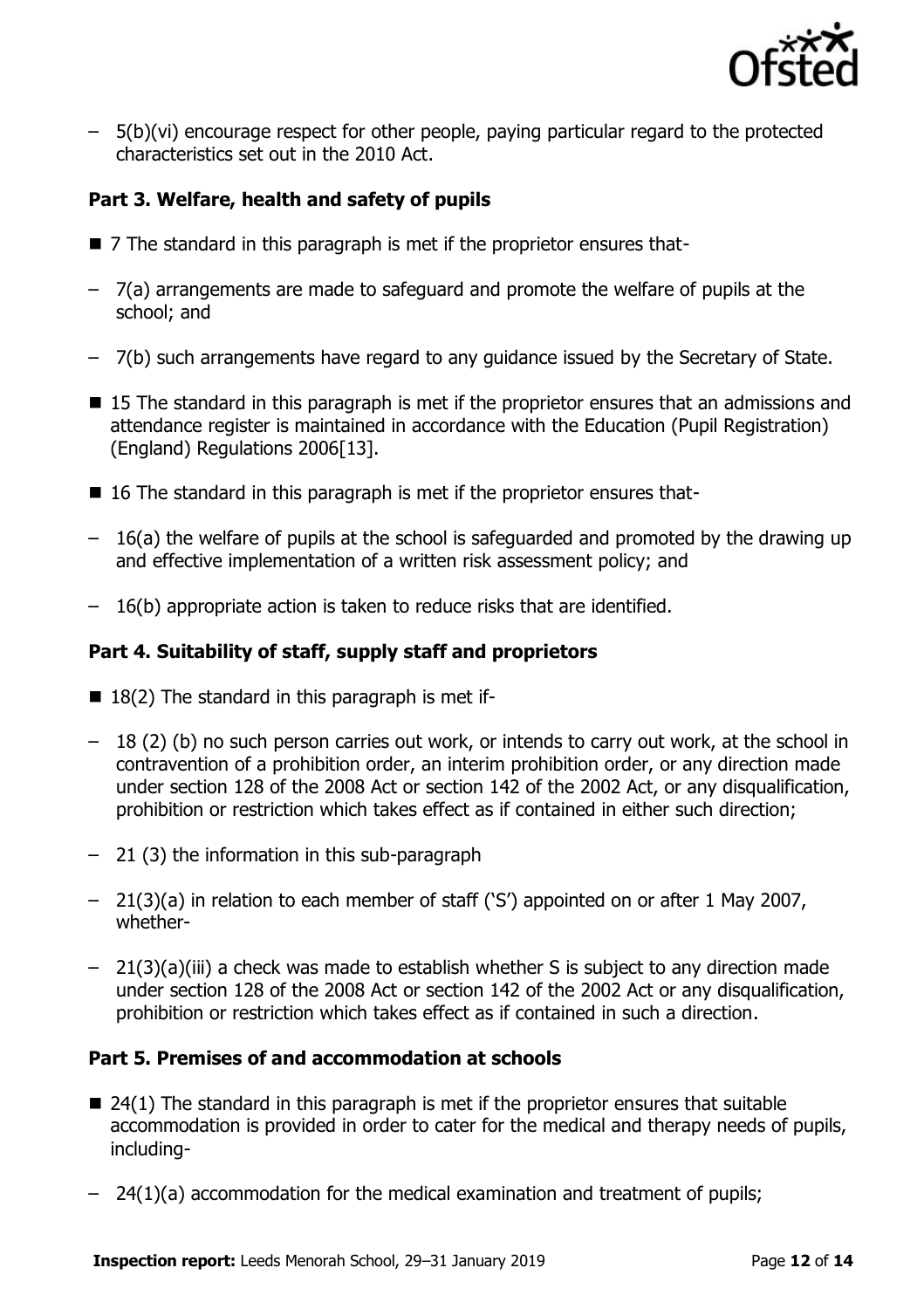

- 24(1)(b) accommodation for the short-term care of sick and injured pupils, which includes a washing facility and is near to a toilet facility.
- $\blacksquare$  24(2) The accommodation provided under sub-paragraphs (1)(a) and (b) may be used for other purposes (apart from teaching) provided it is always readily available to be used for the purposes set out in sub-paragraphs (1)(a) and (b).

#### **Part 8. Quality of leadership in and management of schools**

- $\blacksquare$  34(1) The standard about the quality of leadership and management is met if the proprietor ensures that persons with leadership and management responsibilities at the school-
- 34(1)(a) demonstrate good skills and knowledge appropriate to their role so that the independent school standards are met consistently;
- 34(1)(b) fulfil their responsibilities effectively so that the independent school standards are met consistently; and
- $-$  34(1)(c) actively promote the well-being of pupils.

### **Schedule 10 of the Equality Act 2010**

The school did not meet the requirements of schedule 10 of the Equality Act 2010 because the accessibility plan written by the school was out of date.